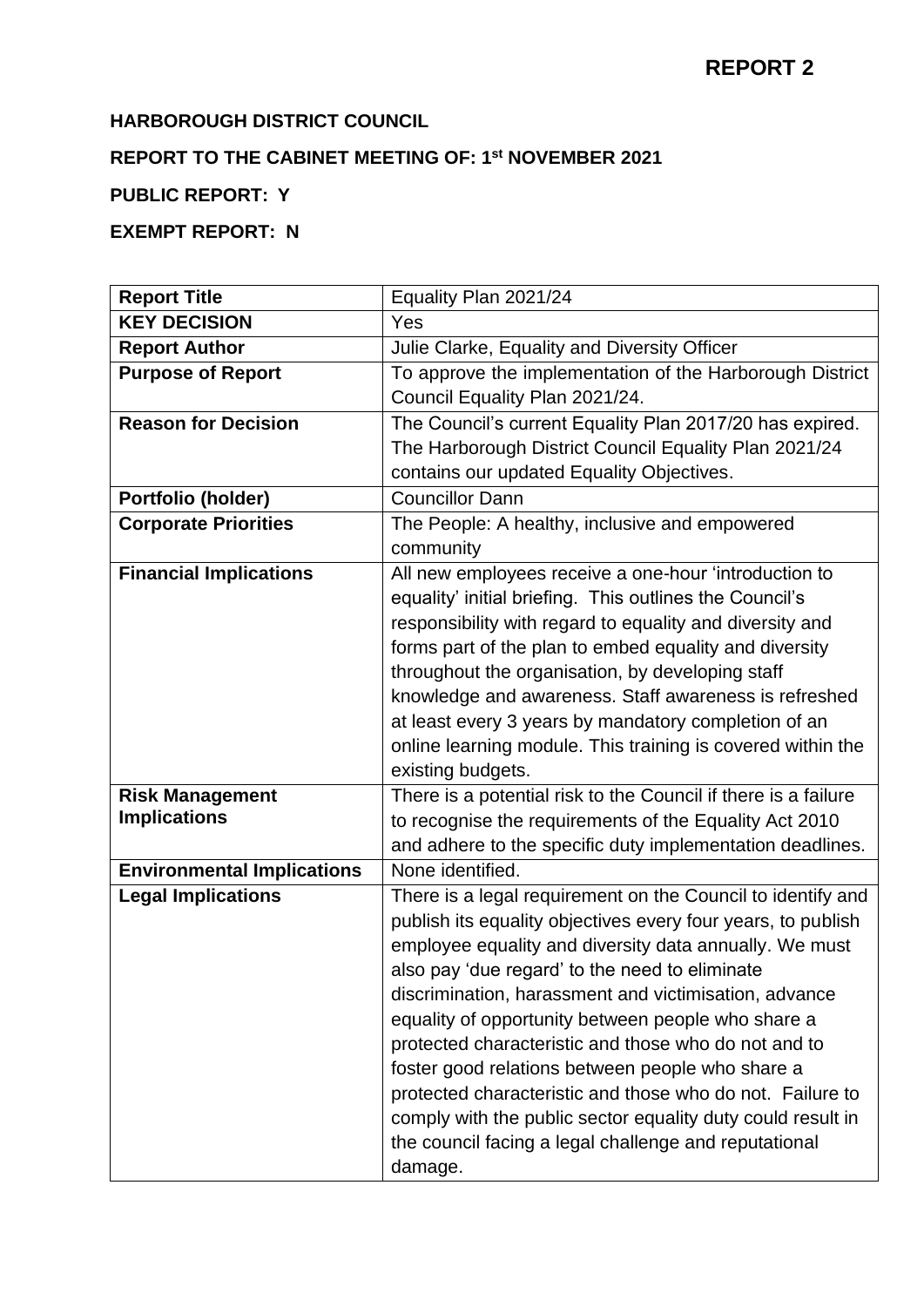| <b>Equality Implications</b>        | The main purpose of the plan is to ensure that all people                                                                                                                                                                                |
|-------------------------------------|------------------------------------------------------------------------------------------------------------------------------------------------------------------------------------------------------------------------------------------|
|                                     | are treated with fairness and respect regardless of their                                                                                                                                                                                |
|                                     | personal characteristics. The plan has been written in                                                                                                                                                                                   |
|                                     | clear English and in a way that simplifies the commitment                                                                                                                                                                                |
|                                     | Harborough District Council has towards Equality,                                                                                                                                                                                        |
|                                     | meaning that people can easily understand our                                                                                                                                                                                            |
|                                     | responsibilities and our dedication to working towards                                                                                                                                                                                   |
|                                     | cultivating an inclusive community.                                                                                                                                                                                                      |
|                                     | An Equality Analysis has been completed as part of the                                                                                                                                                                                   |
|                                     | plan's development - Appendix B                                                                                                                                                                                                          |
| <b>Data Protection Implications</b> | None identified.                                                                                                                                                                                                                         |
| <b>Consultation</b>                 | Consultation with staff and external partners and                                                                                                                                                                                        |
|                                     | community groups was undertaken between April 2021                                                                                                                                                                                       |
|                                     | and June 2021. The Plan was reviewed by the Scrutiny                                                                                                                                                                                     |
|                                     | Panel – Communities on 24.06.21                                                                                                                                                                                                          |
| <b>Options</b>                      | Not producing an Equality Plan. However, the Council<br>has a duty to identify and publish its equality objectives to<br>meet legislative requirements and the Council's existing<br>Equality Plan is out of date and in need of review. |
| <b>Background Papers</b>            | Harborough District Council Equality Plan 2017/20                                                                                                                                                                                        |
|                                     | Scrutiny Panel - Communities 24 June 2021                                                                                                                                                                                                |
| <b>Recommendation</b>               | 1. That members approve the Harborough District                                                                                                                                                                                          |
|                                     | Council Equality Plan 2021/24                                                                                                                                                                                                            |

### **1. Introduction**

- 1.1 The Harborough District Council Equality Plan 2021/24 contains our updated Equality Objectives and there is a legal requirement for us to identify and publish these at least every 4 years.
- 1.2 The commitments and objectives outlined within the plan are designed to have a positive impact on local communities when incorporated into service delivery.

### **2. Key Facts**

- 2.1 With the introduction of the Equality Act 2010 and the public sector equality duty, which came into force on the 5th April 2011, the Council adopted a Single Equality Scheme to bring its policies into line with new legislative requirements. This Scheme was updated as part of our Equality Plan 2014/17 and is reviewed every three years to ensure that it incorporates any changes in legislation. The new Equality Plan 2021/24 aims to demonstrate our continuous development in this area.
- 2.2 There is a legal requirement for a local authority to publish employee equality monitoring data annually and prepare and publish its equality objectives and